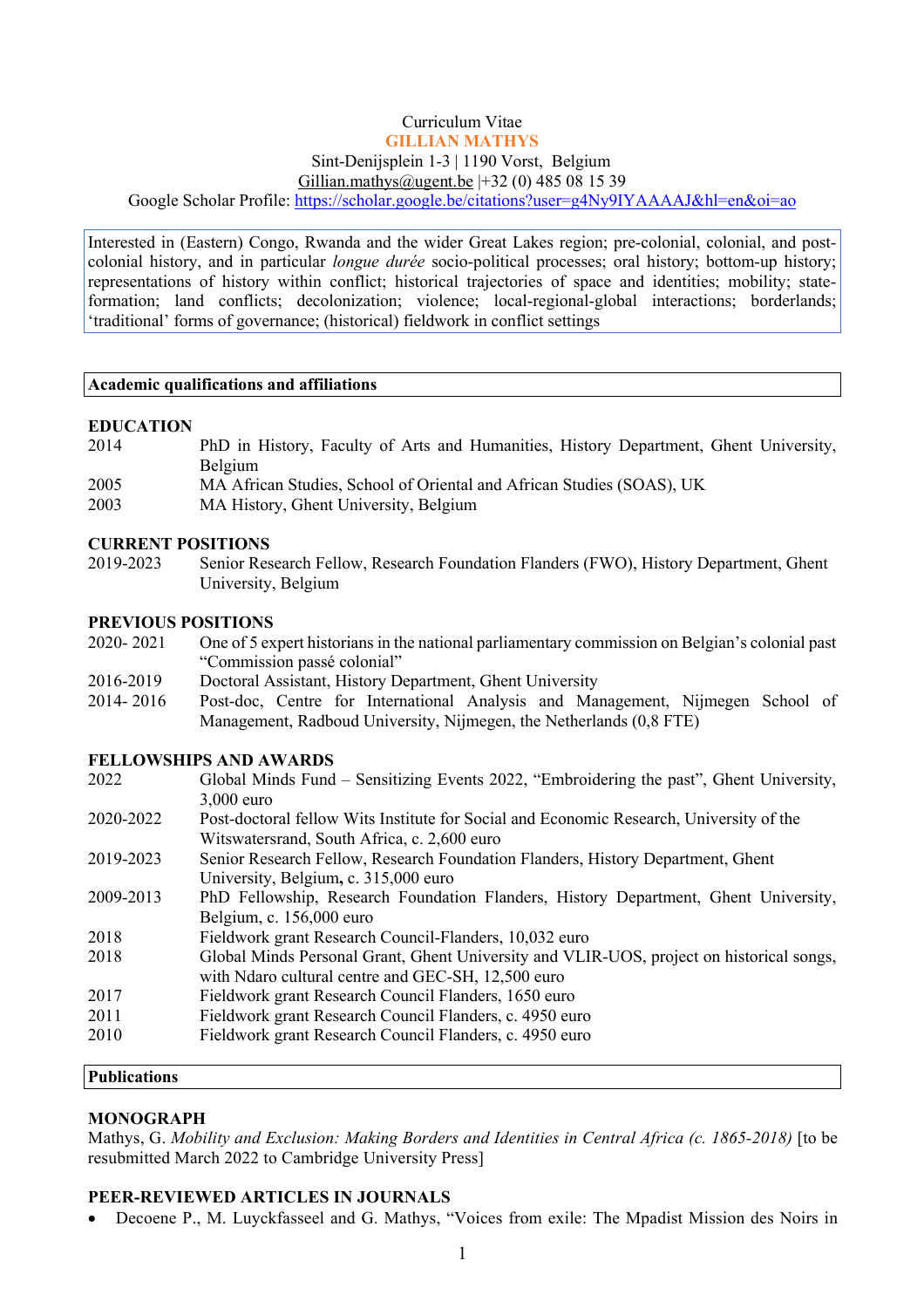Oshwe's penal camps in the Belgian Congo (1940-1960)" *International Journal of African Historical Studies* [Accepted with minor revisions]

- Mathys, G. "Questioning territories and identities in the precolonial (nineteenth century) Lake Kivu region." *Africa*, *91*(3), 2021, 493-515.
- van Leeuwen, M., G. Mathys, L. de Vries, and G. van der Haar. "From resolving land disputes to agrarian justice–dealing with the structural crisis of plantation agriculture in eastern DR Congo." *Journal of Peasant Studies* (2020): 1–26.
- Mathys, G. & K. Büscher. "Urbanizing Kitchanga: Historical trajectories of the politics of refuge in North Kivu, Eastern DRCongo", in *Journal of Eastern African Studies*, 12.2, 2018, 232-253.
- Büscher, K. & G. Mathys. "War, Displacement and Rural–Urban Transformation: Kivu's Boomtowns, Eastern DR Congo", in *The European Journal of Development Research,* 100.1, 2018: 1-19.
- Mathys, G. "Bringing history back in: Past, present, and conflict in Rwanda and the Eastern DRC", in: *Journal of African History*, 58.3, 2017, 465-87. (Altmetric score in the top 5% of all outputs scored.)

# **PEER-REVIEWED BOOK CHAPTERS**

- Büscher K. & G.Mathys. "Navigating the Urban 'In-between Space': Local Livelihood and Identity Strategies in Exploiting the Goma/Gisenyi Border." In *Violence on the Margins: States, Conflict, and Borderlands*, edited by Benedikt Korf and Timothy Raeymaekers, 119-42. Basingstoke: Palgrave Macmillan, 2013.
- Mathys G. "A cripple Bula Matari: A historical account of labour, migration and borders in the Rwandese-Congolese Borderland." In *Borders and Frontiers in Africa*, edited by Steven Van Wolputte, 117-50. Leipzig: Lit-Verlag, 2013.
- Mathys G. & K. Büscher. "Politique d'urbanisation, déplacement interne et conflit armé dans l'Est de la RDC: l'histoire de Kitchanga". In *Conjonctures de l'Afrique Central 2019*.
- Mathys G. e.a. 'Des racines historiques de l'accaparement des terres à la justice agraire dans l'est de la RD Congo (Kivu)'. In *Conjonctures de l'Afrique Centrale 2022* [Accepted with minor revisions]

# **POLICY WORK (published & unpublished)**

- Together with Koen Vlassenroot, **peer-reviewed** policy report, '"It's not all about the land": Land disputes and conflict in the eastern Congo' for *Rift Valley Institute* [published in French and English]
- Gillian Mathys. [Unpublished] Consultancy report for international NGO ZOA: Congolese land law and interventions into land conflicts and improving access to land for peasants: Ruzizi plain and Beni- Lubero (eastern DRC)', Ghent, January 2016

# **SCIENCE COMMUNICATION**

- Mathys, G., S., Van Beurden, E. M'bokolo, Z. Etambala, DOC 55 1462/002, 'premier rapport des experts pour la commission spéciale chargée d'examiner l'Etat indépendant du Congo et le passé colonial', Partie I, Histoire, 28 October 2021, 13-418. [published in French, Dutch and English]. **Own contribution (half co-authored with S. Van Beurden), ca. 100 000 words.**
- Mathys, G., & Verweijen, J. 'Why history matters in understanding conflict in the eastern Democratic Republic of Congo'. *The conversation Africa*, 28.10.2020.
- Mathys G. & E. Mestdagh, 'Wanneer 'nuance' leidt tot vergoelijking'. *De Standaard*, 17.07.2020.
- Mathys, G., Van Beurden, S., Loffman, R. A., Vanhee, H., & Goddeeris, I. (2020). 'Gebruik historici niet als excuus in de discussie over excuses aan Congo'. *De Morgen*, 16.06.2020 [also published in *Le Soir*].
- Interview with *\*Mo Magazine* [together with Leslie Sabakinu], 'Er is een probleem met het koloniale verleden van België', 30.06.2020.
- Vogel C., G. Mathys, J. Verweijen, A. Benton, R. Sweet, E. Marijnen, 'Clichés can kill in Congo'. Op-ed for *Foreign Policy*, 30.04.2019.
- Mathys G. (with S. Van Beurden, M. Luyckfasseel, T. Tansia) 'Renovating the AfricaMuseum. An anthology of (missed) opportunities?'. Blogpost for *Africa is a country*, 29.04.2019.
- Mathys G. & K. Büscher. 'The story of Kitchanga: Spatial politics of presence, refuge, and return in North-Kivu, Eastern DR Congo'. *LSE Blogs*, 21.01.2019
- Mathys G. 'Geen empathie zonder emotie', Brief van de dag in *De Standaard*, reaction on op-ed by Mia Doornaert about colonial heritage in the public space, 15.9.2017
- Mathys G. & K.Vlassenroot. 'The armed conflict lurking in the country-side'. Blogpost for *Africa is a country*, 29.12.2016.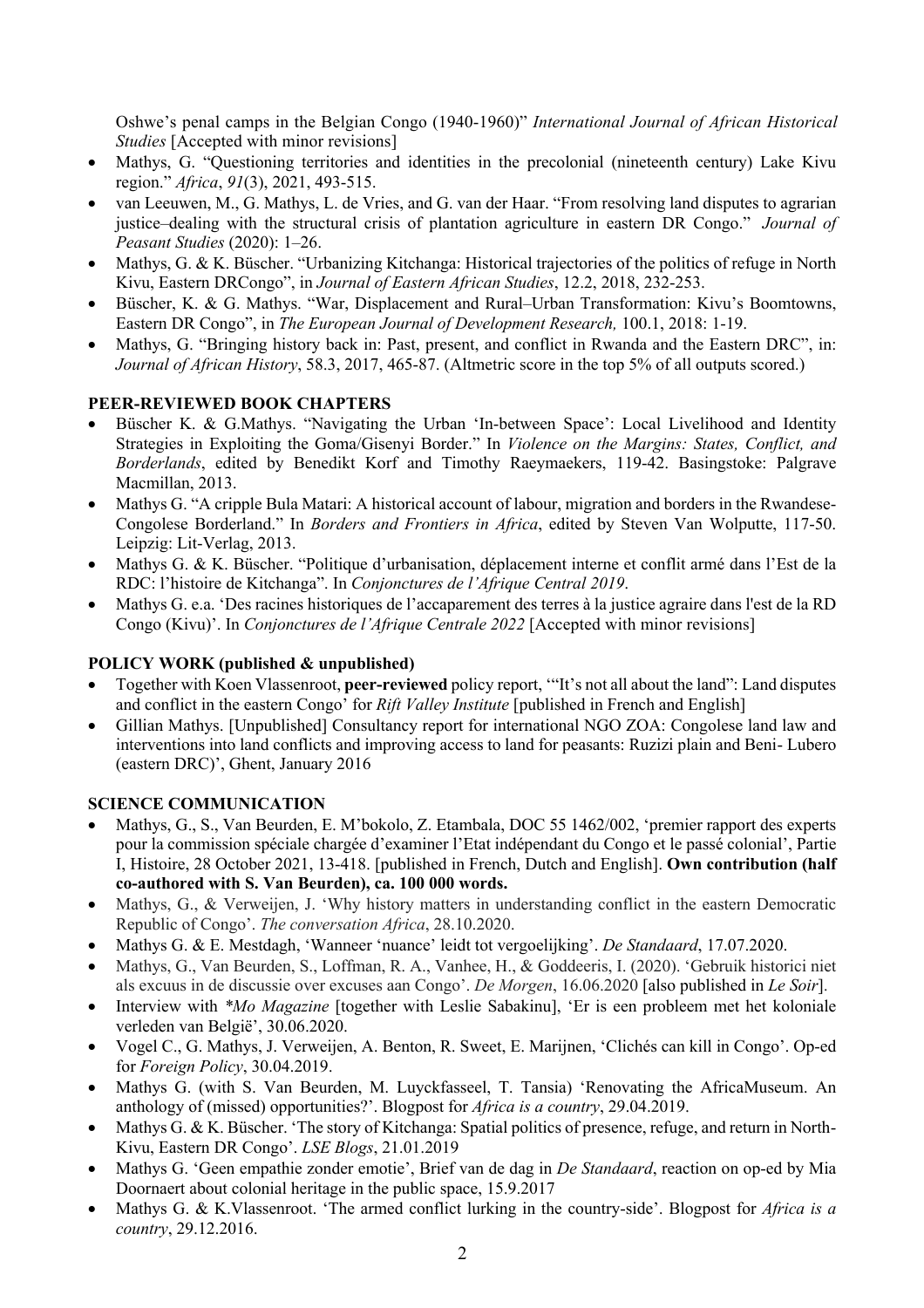- Mathys G. & K. Vlassenroot. 'Een terugkeer van oude demonen? Een blik op de Congolese crisis vanuit de marges'. Blogpost for *Mo\* Magazine*, 2.1.2017.
- Bouvy A. & G.Mathys for Local Voices Project, "Nous ne sommes pas des terroristes La Lucha"
- Gillian Mathys. 'Het wapen van de Congolese geschiedenis'. Op-ed in *De Morgen*,13.11.2008.

### **REVIEWS**

- 'Goma. Stories of Strength and Sorrow from Eastern Congo'. In: *Afrika Focus* 31.2, 2019.
- 'Achterblijven in Congo. Een drama voor de Congolezen?'. In: *Mededelingenblad van de Belgische Vereniging voor Nieuwste Geschiedenis (BVNG),* 3, 2011.
- Images et Paix. Les Rwandais et les Burundais face au cinéma et à l'audiovisuel.' In: *Historical Journal of Film, Radio and Television*, 31.3, 2011.
- 'Les congolais face à l'audiovisuel'. In: *Mededelingenblad van de Belgische Vereniging voor Nieuwste Geschiedenis (BVNG)*, 2, 2007.

#### **Talks and presentations**

#### **INVITED PRESENTATIONS**

- 2022 Invitation to present at 'Congruence, Nervosité, Impuissance et Extase: Repenser le pouvoir en Afrique centrale', organized by Florence Bernault, Mai 2022.
- 2022 Humboldt University, Germany Digitales Afrikakolloquium, 'Mobility and Exclusion: Borders and Identities in Central Africa,  $19^{th}$ - $20^{th}$  Century', 5 January, 2022.
- 2021 IMAF/EHESS, France, Séminaire Histoire Sociale de l'Afrique, 'C'est le vétérinaire qui nous a colonisé: Proximité et éloignement dans l'experience de la colonization dans les Hauts-Plateaux de Uvira et Fizi', 11-12 October, 2021
- 2019 'Mobility and Exclusion: Making Borders and Identities in Central Africa' (19th-20th century)', University of Kent, Centre for the History of Colonialisms, 28 March 2019
- 2017 University of Leipzig, Germany 'Re(b)ordering Space: Fixing Mobility and the Territorialization of Identities in the Lake Kivu Region (19th–20th Century), 8 May 2017.
- 2017 'Les identités ont une histoire : sur la forme historique des identités dans la région du lac Kivu et leurs manipulations contemporaines'. Conflits, mémoire & justice. Perspectives de recherche sur les Grands Lacs africains, Université Libre de Bruxelles, 9 June 2017.
- 2014 'People on the move: Frontiers, Borders, Mobility & History in Lake Kivu region', Rencontres Lille- Gand –Programme B\_Congo, Université de Lille 3, 11 June 2014.
- 2013 'Borderlands and people on the move: Mobility in the Lake Kivu region 19th century-1960'. Technology and Mobility in Africa. Exploring a New Analytical Field, Leuven: KUL, 17-18 October 2013.
- 2012 'Les (im)migrations à Masisi. Point de vue de l'histoire.' During UN Habitat, Colloque Universitaire sur le foncier. La question foncière à l'Est de la RDC: Eléments d'une reforme intégrée. UN-HABITAT, Goma, 20-21 November 2012. [Conference cancelled due to security situation in Goma, research stay in Bukavu]
- 2010 [With Karen Büscher] 'No condition is permanent: changing state/border relationships along the Goma/Gisenyi border'. During Bringing the Margins back in –War Making and State Making in the Borderlands, Ghent: CRG (Conflict Research Group), Ghent University (co-funded by ABORNE), 12-14 February 2010.

#### **CONFERENCE ORGANISATION AND ROUND TABLES**

- 2019 Co-organizer panel ('joint research session') 'Debating the future of global history: grand narratives and local knowledge', Ghent, Annual Posthumus conference, 28-29 May 2019. Co-organizer round-table 'Decolonizing African Studies: History in the Great Lakes region'. African Studies Association Annual Meeting, Houston, Texas, 29 November -1 December 2019.
- 2017 Co-organizer conference: "Mining in comparative perspective: trends, transformations and theories", 13-14 December 2017, Ghent University.
- 2016 Organization of 2-day workshop with local actors and local and provincial authorities on land conflicts in Kitchanga, North-Kivu in collaboration with UN Habitat, Goma, 5 & 6 October 2016 (organizer and participant).
- 2016 Organization of workshop with non-governmental actors and provincial authorities on improving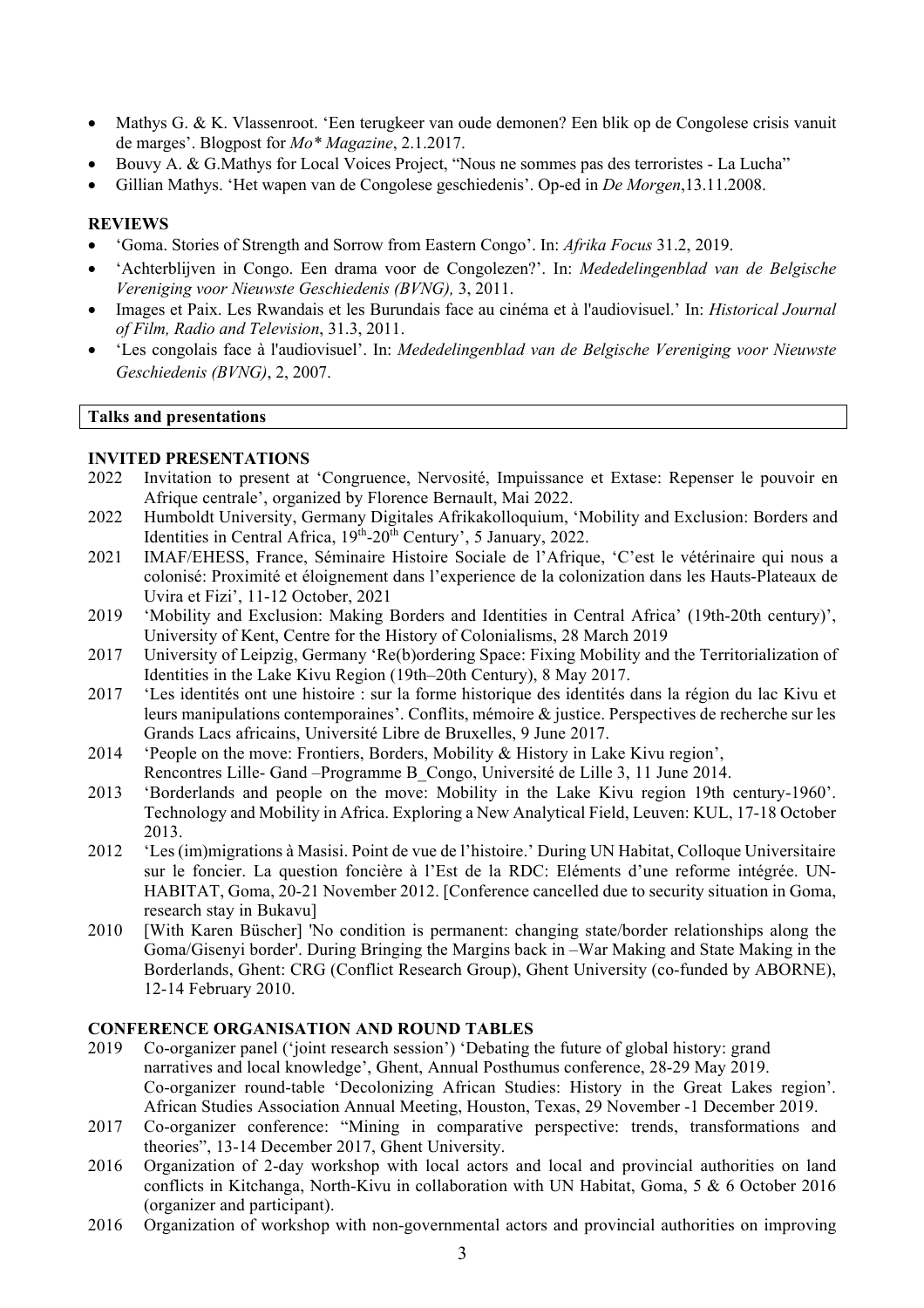strategies for conflict resolution pertaining to land conflicts, Goma, 10 October 2016 (organizer and participant).

Panel 'Urban elites and rural property relations', During LANDac International Land Conference, Utrecht, 30 June-1 July 2016.

- 2015 Policy Debate Workshop: "Un regard foncier", Bukavu, 13 November 2015 (Organizer and chair, with UN Habitat)
- 2015 Policy Debate Workshop: "Un regard foncier", Goma, 11 November 2015 (Organizer and chair, with UN Habitat)
- 2013 GAPSYM 7: "Africa and food: Challenges, risks and opportunities", Ghent, 6 December (Scientific and organizing committee)
- 2012 GAPSYM 6: "Africa: (post-) development?" Ghent, 7 December 2012 (Scientific and organizing committee)
- 2010 GAPSYM 4: "(Un)disciplined encounters: Science as a terrain of post-colonial interaction between Africa and Europe - Past and Future), Brussels, 5-6 November 2010 (GAP, ULB, AFRICA TERVUREN, IARA, VISIONARY AFRICA) (Organizing committee)
- 2008 GAPSYM 2: "Mobilities in Africa Africa in mobility", Ghent, 16 December 2008 (Organizing committee)
- 2007 GAPSYM 1: 'Heritage and/as reproduction in Africa: limits and outcomes', Ghent, 18 December 2007 (Organizing committee)

## **ACADEMIC PRESENTATIONS**

- 2018 [With Karen Büscher] 'The rise of Kitchanga: political dimensions of urbanisation in a context of conflict and displacement, Eastern Democratic Republic of Congo', International Urban Conference Capetown February 1-3 2018. [Paper presented by co-author]
- 2017 'Asymmetry, contradictions and mobility: Lake Kivu's colonial border towns (Rwanda & Congo)', ECAS Urban Africa - Urban Africans: New encounters of the rural and the urban. Basel, June 29-July 1
- 2016 'Elite capture of rural land: The case of Kitchanga (Eastern DRC)', LANDac International Land Conference, Linking the rural and the urban, Utrecht, June 30-July 1 2016.
- 2015 'Why do Internally Displaced Persons (IDPs) stay', ECAS Collective Mobilisations in Africa. Contestation, Resistance, Revolt, Paris, 8-10 July 2015.
- 2014 'Frontiers, borders, mobility and history in Kivu: What can the past learn us about contemporary conflicts', Ghent: CRG, Ghent University, 9 May 2014.
- 2012 'Of past and present: Mwami Rwabugiri and the conflict in Kivu', ASA Research Frontiers in the Study of Africa, Philadelphia, 29-31 November 2012. 'Of Trees, Territory and History: mwami Rwabugiri and the expansion of the Rwandan kingdom in the Lake Kivu region', Cortona, AEGIS Summerschool, 18-24 June 2012. 'The present in the past, the past in the present: Mwami Rwabugiri and the expansion of the Rwandan kingdom in the Lake Kivu region', CAS@50 Cutting Edges and Retrospectives, Edinburgh: Centre of African Studies, 5-8 June 2012.
- 2009 'African 'indigenous' borders'. ECAS Respacing Africa, Leipzig, 4-7 June 2009. 'Doing everything twice: Methodological and practical problems of doing borderlands research'. ABORNE third annual meeting, How is Africa Transforming Border Studies, Johannesburg, 10-14 September 2009.

#### **SCIENCE COMMUNICATION**

- 2022 Panel debate for Museum-talks Africamuseum, 'Après la colonisation : chercher la vérité et la réparation' [with Nanette Snoep & Anne Wetsi Mpoma], online, 19 January 2022
- 2021 Discussion 'Congo commission conversation' for Black History Month Belgium [with Anne Wetsi Mpoma], Online, 16 December 2021

Lecture for Mbote-Congo webinar (University Foundation for Development, Antwerp University), online, 20 May 2021

Key-note for *Bamko Cran*'s decolonial summer school on Belgian colonial history, online, 2 March 2021

2020 Session in Decolonial Summer school *Bamko-Cran* on colonial history [with Leslie Sabakinu], Online, 2 September 2020.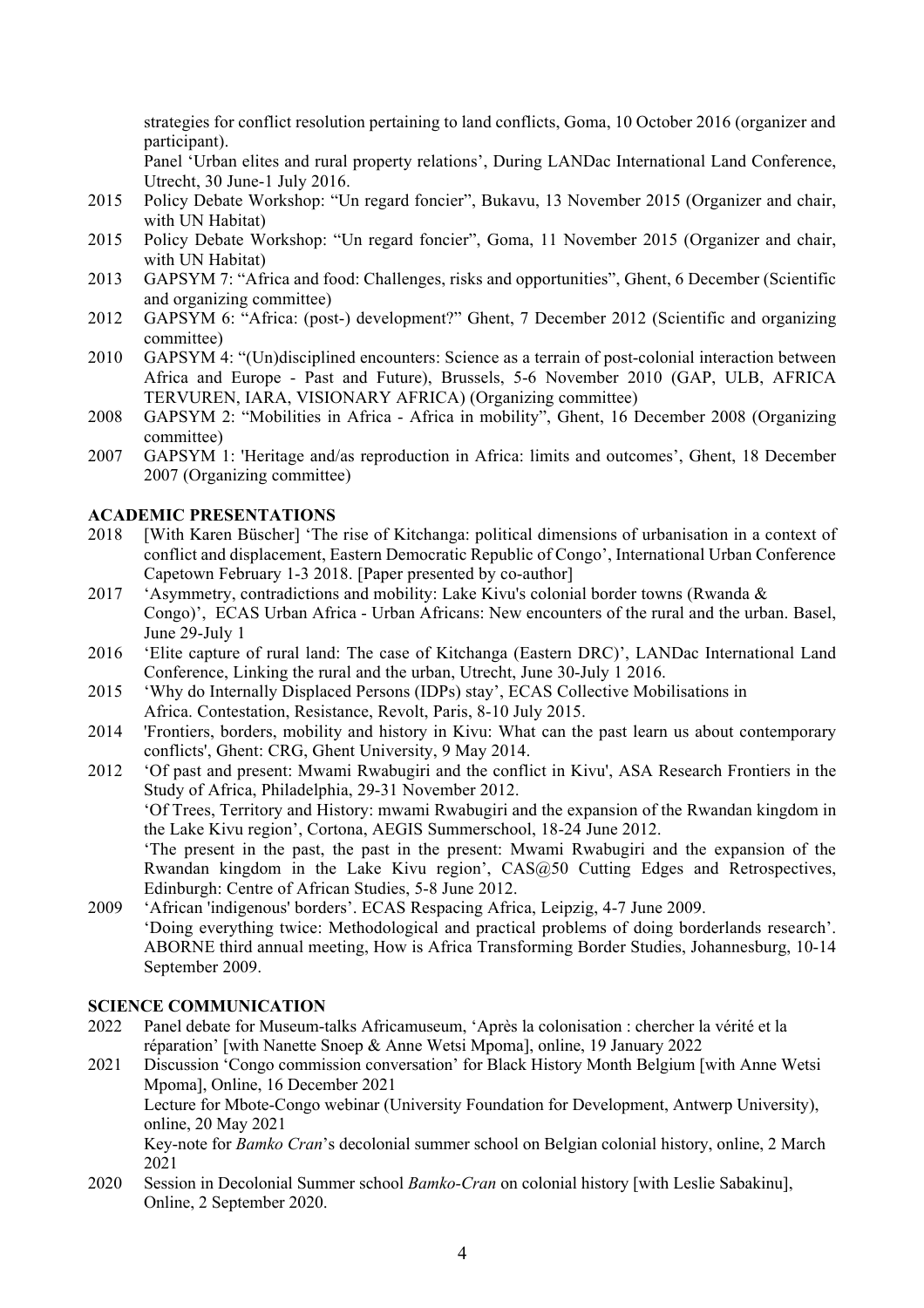- 2018 Advice on Studio Globo's 'Traces of colonization' ('Sporen van de kolonisatie'), for the development of a curriculum on colonialism for primary schools.
- 2017 Panel-member during debate on conflict in the DRC to launch Kris Berwout's book: 'Congo: Gewapende vrede' (EPO, 2017), Ghent, 12 October 2017. Panel-member (with Nadia Nsayi, Emmanuel Iyamu, Kris Berwouts), in 'Is een wereld zonder kolonialisme mogelijk?', Antwerpen, 6 February 2017. Debate organized by Kif Kif, Hand in Hand, Comac en A-raad KdG-Hogeschool.
- 2015 Invited presentation for MONUSCO (Mission de l'Organisation des Nations Unies pour la Stabilisation en République démocratique du Congo) North Kivu (Political Affairs Division) on 'Gouvernance locale et le problème foncier à Kitchanga, Nord Kivu', Goma, 10 March 2015.
- 2013 Invited expert at round table "Promoting Integrated Border Management in Latin America and sub-Saharan Africa", DG DEVCO (Directorate General for Development and Cooperation), EU Commission, Brussels, 10-11 September 2013.

## **Teaching & supervision**

#### **SUPERVISION OF GRADUATE STUDENTS AND POSTDOCTORAL FELLOWS**

- 2021-now Supervisor of PhD-project of Pieter Decoene, 'Histories of healing and healing objects in the Great Lakes Region'
- 2017-now 3 PhD-students as member of the doctoral supervision committee
	- 25 MA-students as a supervisor
- 10 BA-papers as supervisor
- 2015-2016 Supervision of team of 4 researchers in DR Congo
- 2020-2021 Remote supervision researchers in DR Congo

#### **TEACHING ACTIVITIES**

- 2011-2012 Supervising BA2 'Historical Exercises' using colonial sources.
- 2016-2017 Co-lecturer of 'Introduction to African History' (BA), African Languages & Cultures Teaching several classes in 'Seminar African History' & 'Poverty, Development and Inequality in Modern African History' (MA), Ghent University, Belgium
- 2016-2018 Co-lecturer of 'Methods, Sources and Historiography of African History (BA), African Languages & Cultures; teaching several classes in 'Seminar African History' & 'Poverty, Development and Inequality in Modern African History' (MA)
- 2017-2018 Principal lecturer and course design, 'Research Seminar Global Studies', Erasmus Mundus Master Global Studies, Ghent University, Belgium
- 2018-2021 Principal lecturer and course design 'Themes and Regions in African History' (BA), African Languages & Cultures, Ghent University, Belgium
- 2015-2021 Several guest lectures in courses of Conflict & Development Program, Ghent University; Contribution to course 'War and politics', Department of Political Studies at Queen's University, Canada, lecturer Yolande Bouka
- 2021-2022 Co-lecturer 'Language, History and Identity in East and Central-Africa' (MA), Ghent University Belgium

#### **ORGANISATION OF SCIENTIFIC MEETINGS (SELECTION)**

- 2022 Co-organizer workshop "Politique et conflits armées en Afrique", Ouagadougou, Burkina Faso (financed by DFG, Point Sud, postphoned to 2022 due to global pandemic)
- 2018 Organizer workshop **"**Lulangistes dans la sociéte: Chansons historiques et histoire orale", Bukavu, DRCongo, together with Ndaro cultural centre and Groupe des Etudes sur les Conflits et la Sécurité Humaine, Bukavu, DRCongo
- 2017 Co-organizer "Mining in comparative perspective: trends, transformations and theories", Ghent University, Belgium (With Jeroen Cuvelier)
- 2016 Organizer of 2-day workshop with local actors and local and provincial authorities on land conflicts in Kitchanga, North-Kivu in collaboration with UN Habitat, Goma, DRCongo.
- 2016 Organizer of workshop with non-governmental actors and provincial authorities on improving strategies for conflict resolution pertaining to land conflicts, Goma, DRCongo.
- 2013 Co-organizer of "Africa and food: Challenges, risks and opportunities" (GAPSYM 7), Ghent University, Belgium, ca. 40 attendees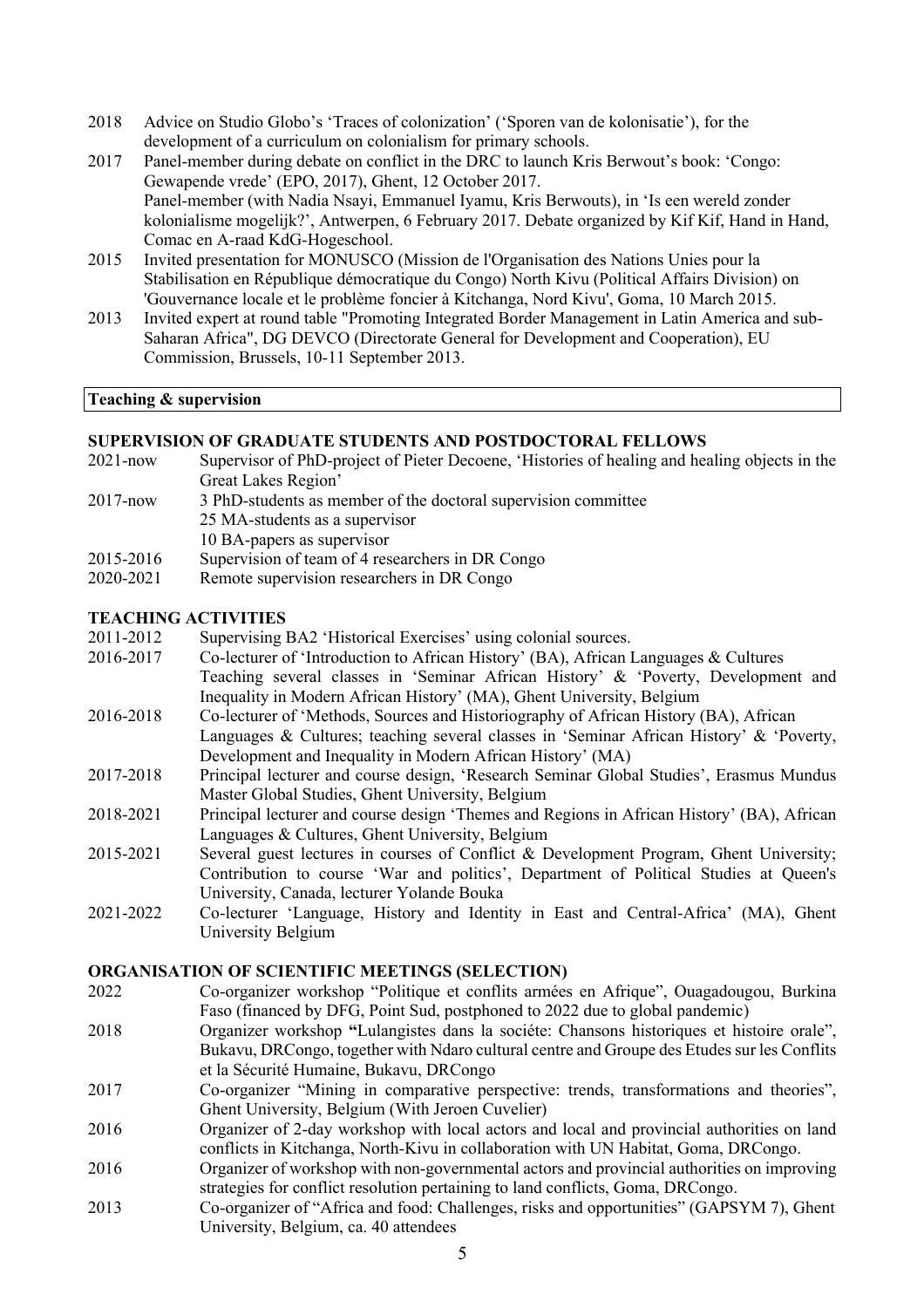2010 Co-organizer "(Un)disciplined encounters: Science as a terrain of post-colonial interaction between Africa and Europe - Past and Future), Brussels, a collaboration between GAP, ULB, AFRICA TERVUREN, IARA, VISIONARY AFRICA, ca. 100 attendees

| <b>Fieldwork</b> |                                                                |
|------------------|----------------------------------------------------------------|
|                  |                                                                |
| 2009             | 5 weeks qualitative data collection in Rwanda and eastern DRC  |
| 2010             | 3 months qualitative data collection in eastern DRC            |
| 2011             | 6 months qualitative data collection in Rwanda and eastern DRC |
| 2012             | 4 weeks qualitative data collection in eastern DRC and Rwanda  |
| 2013             | 3 weeks qualitative data collection in eastern DRC and Rwanda  |
| 2014             | 10 days qualitative data collection in South Sudan (Juba)      |
| 2015             | 2 months & 3 weeks qualitative data collection in eastern DRC  |
| 2016             | 1 month qualitative data collection in eastern DRC             |
| 2017             | 7 weeks qualitative data collection in eastern DRC             |
| 2018             | 6 months+ qualitative data collection in eastern DRC           |
|                  |                                                                |

**Service work**

## **INSTITUTIONAL RESPONSABILITIES**

| $2020$ -now  | Member of Committee for Development Cooperation, Ghent University, Belgium                                              |
|--------------|-------------------------------------------------------------------------------------------------------------------------|
| 2018-2020    | Member of the steering committee History Department, Ghent University                                                   |
| 2016 - 2020  | Member of search committee for post-doc position (three years), History Department, Ghent                               |
|              | University, Belgium; Member of search committee for PhD-position, History Department,                                   |
|              | Ghent University, Belgium                                                                                               |
| $2018 - now$ | Member of advisory board of 3 PhD-students, Ghent University, Belgium. 2 of them have<br>successfully defended in 2021. |
| $2021 - now$ | Member of board of Ghent Centre for Global Studies, Ghent University, Belgium                                           |

# **REVIEWING ACTIVITIES**

| 2022         | Invited to be member of PhD-Jury at Faculty of Social Sciences and Solvay Business                                |
|--------------|-------------------------------------------------------------------------------------------------------------------|
|              | School, VUB                                                                                                       |
| 2021         | Adjudicator Taylor Fraser prize for best graduate student paper, Canadian Association for                         |
|              | <b>African Studies:</b>                                                                                           |
|              | Member of 2 PhD jury's, Department of Architecture & African Languages and Cultures,                              |
|              | Ghent University, Belgium                                                                                         |
| $2019 - now$ | Editor on editorial board Canadian Journal for African Studies, a well-respected journal in                       |
|              | African Studies (indexed by Web of Science)                                                                       |
| 2020-now     | Member of advisory board <i>Afrika Focus</i> , multidisciplinary journal dealing with Africa, Brill<br>publishers |
| 2018         | Peer reviewing book manuscripts: Boydell & Brewer (James Currey)                                                  |
|              |                                                                                                                   |
| 2016-now     | Reviewer for publications such as Journal of Eastern African Studies, Geoforum, Africa,                           |
|              | International Journal of African Historical Studies, African Studies, Critical African Studies,                   |
|              | Africa, Genocide Studies and Prevention, Journal of Genocide Research, Revue d'Histoire                           |
|              | contemporaine de l'Afrique, Ethnicities and others                                                                |

# **MEMBERSHIPS OF SCIENTIFIC SOCIETIES**

| Board member of the Canadian Association for African Studies                                 |
|----------------------------------------------------------------------------------------------|
| Research director of the research network 'Roots and Routes in Colonial and Global History', |
| NW Posthumus institute, the Netherlands                                                      |
| Member of the board of Ghent Africa Platform (GAP), Ghent university, Belgium                |
| Member of the African Borderlands Research Network (ABORNE)                                  |
| Member of Central African Studies Association (CASA)                                         |
|                                                                                              |

#### **Career breaks**